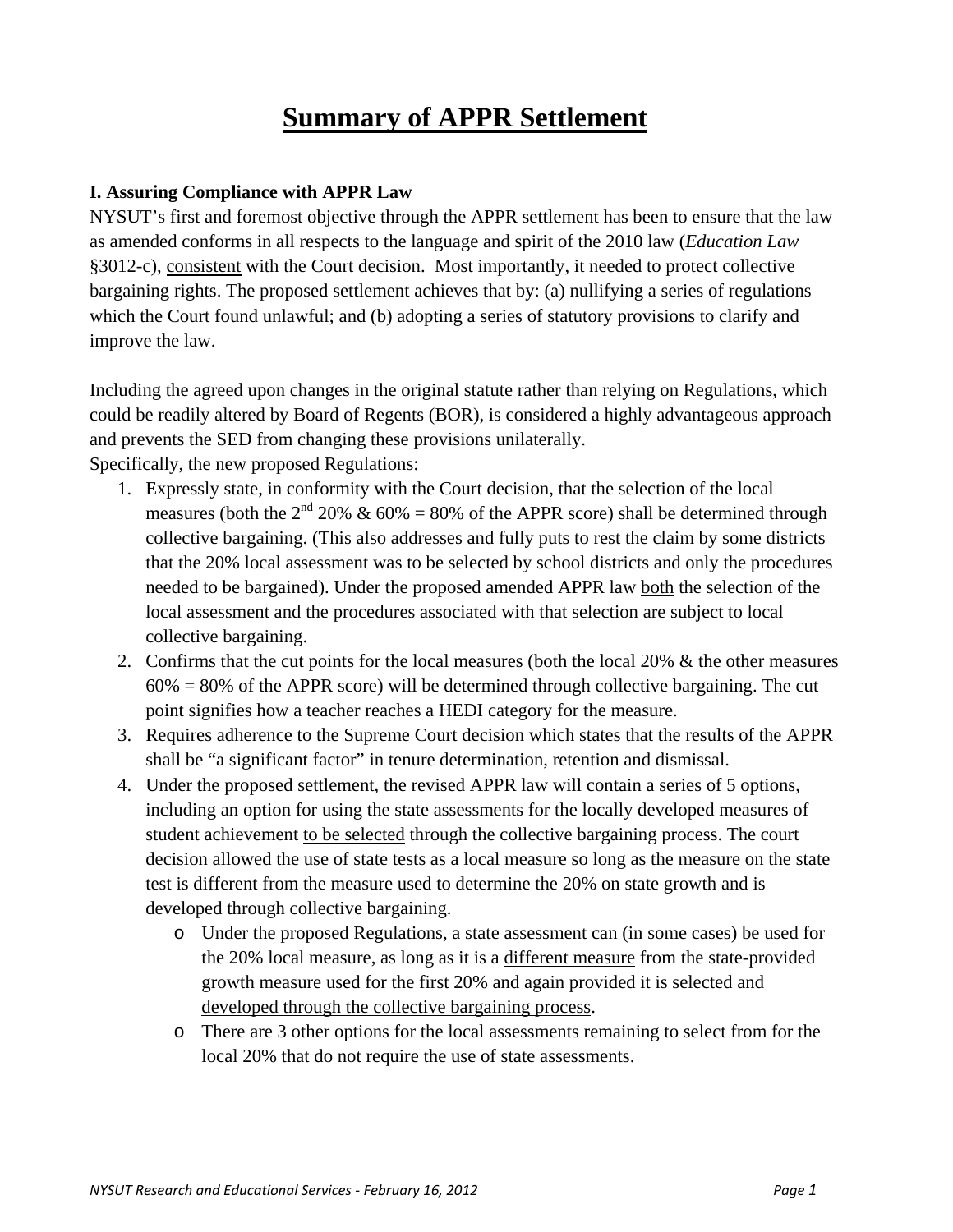## **II. Observations** – Other Measures subcomponent.

- 1. In response to the court decision, NYSUT was able to get SED to reduce the points for observation from 40 to a majority (greater than or equal to 31) of the 60 points. This subcomponent will include multiple observations, and at least one observation must unannounced. However, all of the remaining procedures, including for the unannounced visit (e.g. the actual number of observations whatever type, duration, etc.) must be collectively bargained.
- 2. The remainder of the 60 points not covered by classroom observations are to be locally negotiated through selection from a series of options, including:
	- o Evidence of student development and performance through lesson plans, student portfolios and other artifacts of teacher practices through a structured review process.
	- o The option to utilize classroom observations conducted by trained in-school peer teachers.
	- o District hiring outside trained observers.
	- o The option to use state approved parent and student surveys.

**III. Early Warning** – The amended APPR law will require that school districts create an early warning system that will notify teachers before the end of the school year their rating and score for the 60% Other Measures, and the 20% Local Measures, if available. The early warning system is important because SED has indicated that the state growth data will not be available prior to the end of the school year and evaluations cannot be completed until the state growth measure is provided.

- 1. This will give teachers more time to assess their practice and plan accordingly, including professional development and support during the summer.
- 2. The TIP must be prepared and implemented as soon as practicable, but no later than 10 school days from the opening of classes. Under the APPR law, the TIP must be developed locally through negotiations.

**IV. Scoring Bands –** The scoring bands which under current law are set by the Commissioner, are now incorporated in the amended APPR law. The amended law expands the scoring bands for the effective category in the State 20% and the Local 20% *(please see charts below).* Placing the scoring bands into the law diminishes the authority of SED to unilaterally change the bands.

| Regulation              | <b>Student Growth</b> | <b>Local Measures</b> | Other 60 | Overall   |
|-------------------------|-----------------------|-----------------------|----------|-----------|
|                         |                       |                       |          | Composite |
| Ineffective             | $0 - 2$               | $0 - 2$               |          | $0 - 64$  |
| Developing              | $3 - 8$               | $3 - 8$               |          | 65-74     |
| Effective               | $9 - 17$              | $9 - 17$              |          | 75-90     |
| <b>Highly Effective</b> | 18-20                 | 18-20                 |          | 91-100    |

*Scoring bands with a growth measure*